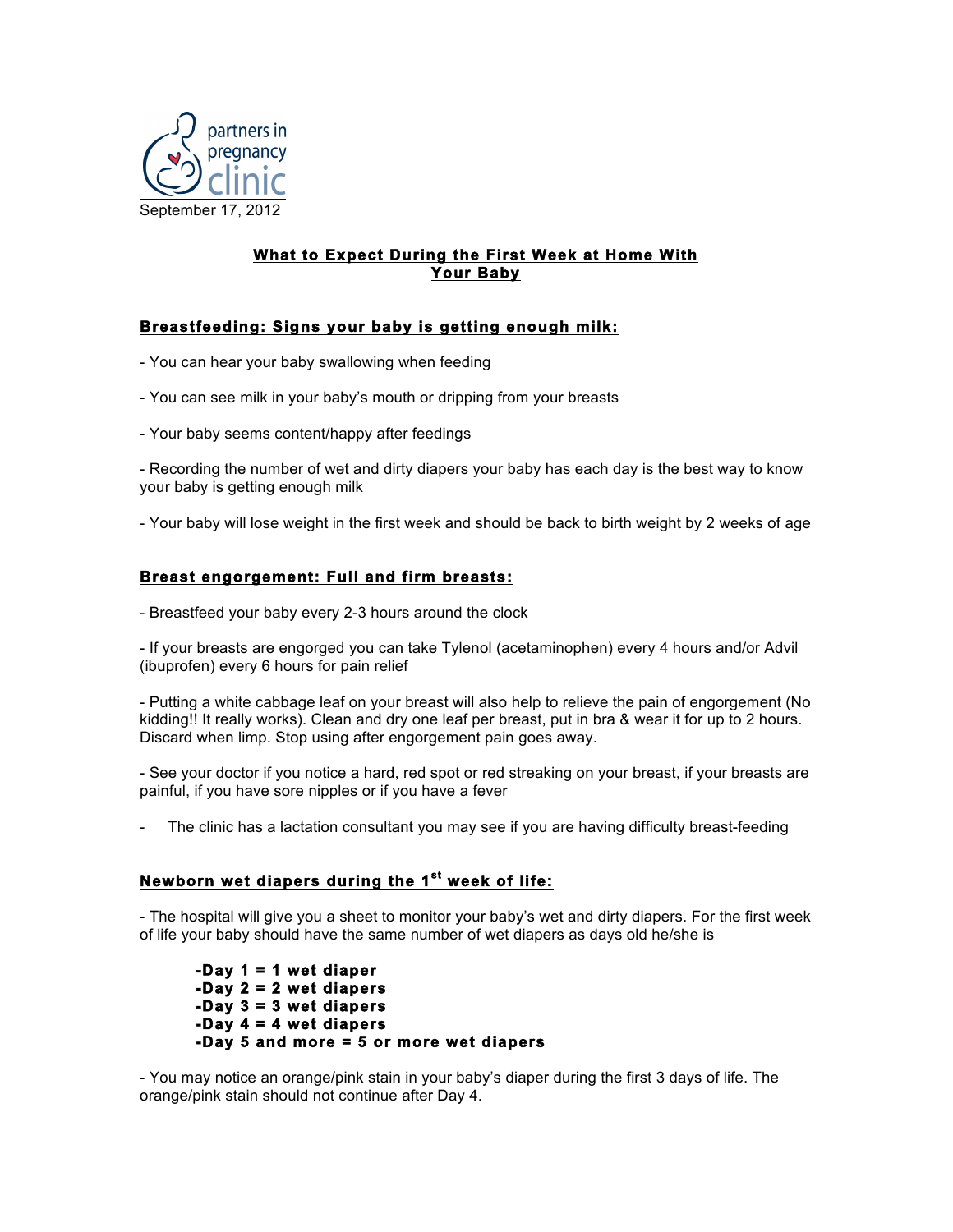# **Dirty Diapers during the first week of life:**

- For the first 2-3 days, your baby's poop will be sticky and blackish-green
- On day 3-5 your baby's poops are loose and greenish yellow

- After Day 5, breastfed babies poop can vary from pale, bright or mustard yellow to greenish yellow. It will be watery with a seed like appearance

- You should contact your doctor if your baby has not pooped in 24-48 hours

# **Umbilical Cord Care:**

- The cord should become brownish black within 2-3 days and will fall off by 10-14 days of age

- A small amount of dried blood is normal and is usually caused by clothing rubbing against the cord

- The cord can be gently cleaned with a q-tip and water.

- A green/yellow discharge, redness or swelling at the base of the cord may indicate infection. You should contact your doctor if you notice any of these symptoms

Adapted from www.beststart.org "Breastfeeding Your Baby": Best Start Resource Centre, 2003 -Revised 2009

www.caringforkids.cps.ca Community Paediatrics Committee. Last Updated February 2012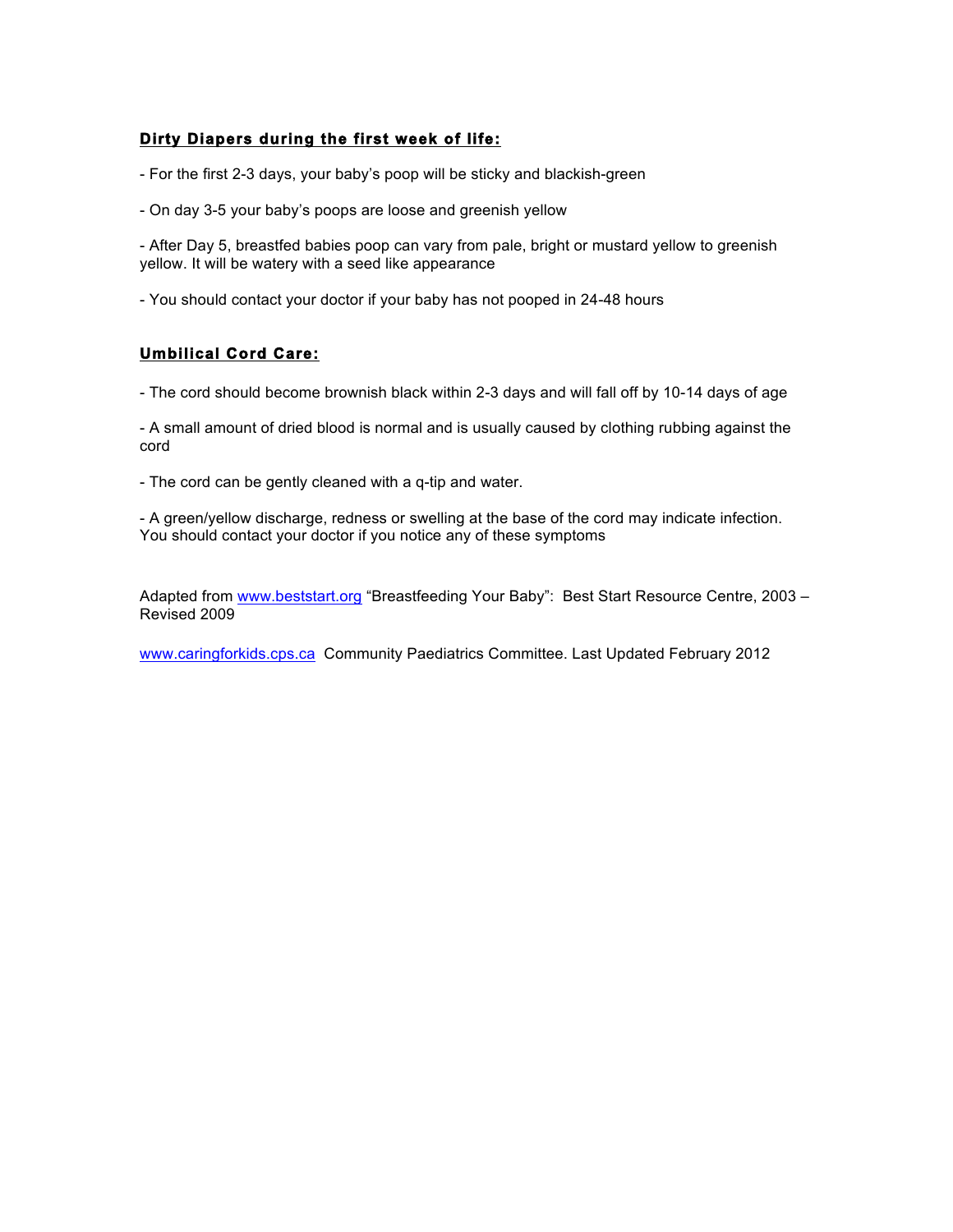

# What to Expect During the First Week After Your Baby Is Born

# **Normal Postpartum Vaginal Bleeding:**

- -Your vaginal bleeding will be dark red for the first 3-5 days after delivery
- -After 3-5 days your bleeding will turn pink/brown and will slow down

-After 10 days your discharge will turn yellowish white and will decrease; there may still be small amounts of red/pink/brown blood

- -You may bleed for 2-6 weeks after your baby is born
- -You may pass a few small blood clots

-You may have a gush or an increase in bleeding when you are breastfeeding your baby and when you are physically active

- If you normally use tampons for your menstrual period, do NOT use tampons until after your sixweek postpartum check up. This is due to a higher risk of infection before your body has returned to normal.

#### **Cause for concern: You should contact your health care provider if you develop any of the following symptoms:**

- 1) **Colour**  discharge remains bright red for extended periods of time (beyond the first week after your baby is born) & you have NOT been overdoing activity.
- 2) **Flow** bleeding remains or becomes heavy (similar to immediately following delivery) or lingers for more than 2 weeks as a steady flow. After 2 weeks your bleeding should be more similar to spotting or the end of a normal period.
- 3) **Odour**  extremely unpleasant odour to your vaginal discharge

### **Emergency Situation:**

1) **Flow** – you note a sudden "gush" of blood that won't stop or soaking several sanitary pads within a few hours of time.

Jaramillo, Melissa, D. Bleeding: Normal or cause for concern? www.pregnancy.org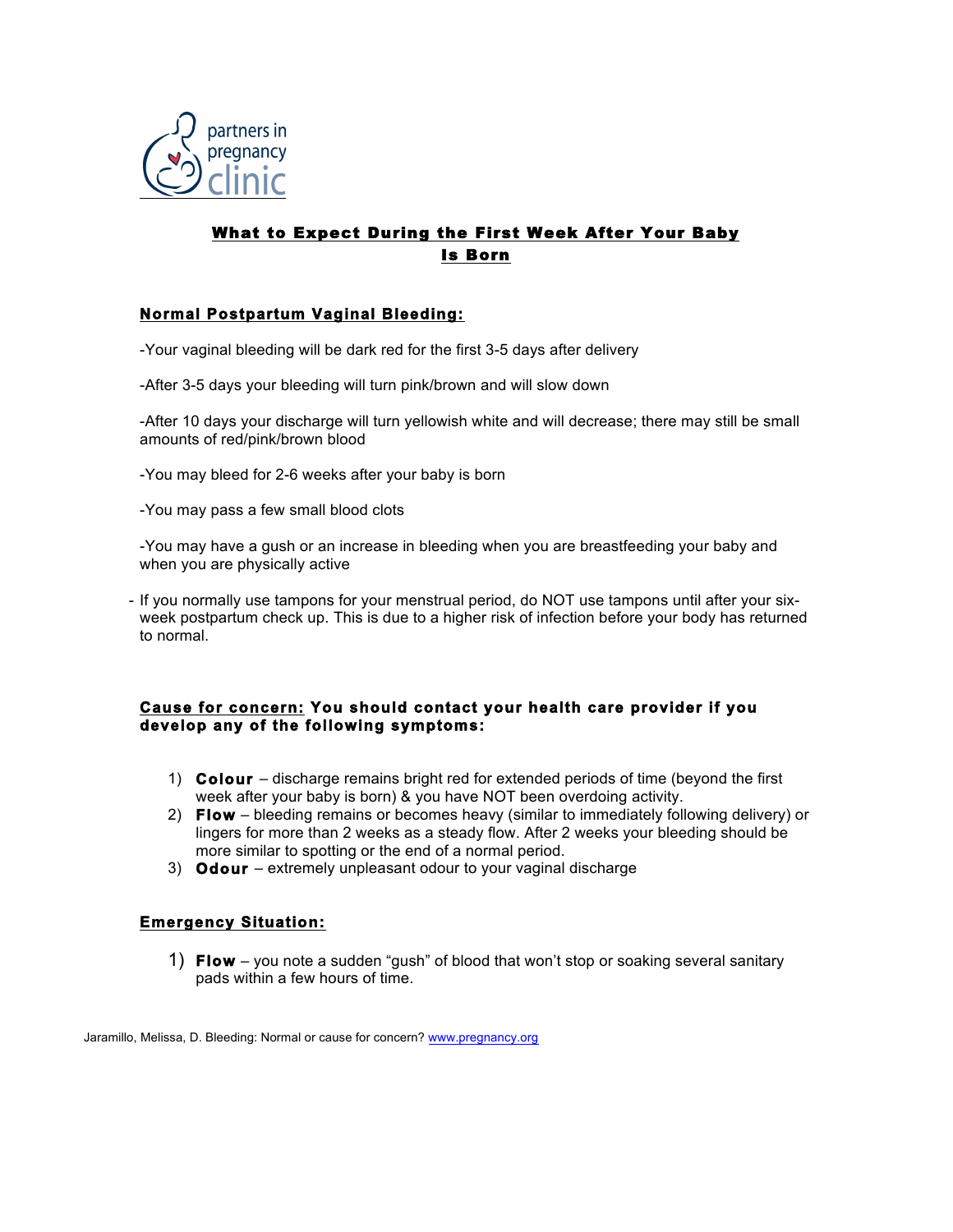## **If you have a vaginal tear or episiotomy/c-section incision:**

- Please take Tylenol (acetaminophen) every 4 hours and/or Advil (ibuprofen) every 6 hours **as needed** for pain relief

- Continue to use the peri-bottle given to you at the hospital to clean your vaginal area each time you go to the bathroom

- Call your doctor if you have foul smelling vaginal discharge or worsening vaginal pain

- Your staples should be removed from your c-section incision 4-7 days after the birth of your baby

- Call your doctor if your c-section incision becomes red, is oozing or bleeding or you develop a fever

### **Watch for the Baby Blues:**

- New moms often feel tired, overwhelmed, and cry for no reason at all. If these feelings last longer than 2 weeks or if you are feeling very sad, are having trouble sleeping and are very tired, you should talk to your doctor

- Ask family and friends for help with housework, laundry, preparing foods etc. Limit the number of visitors you have coming to see you at the hospital and at home in the first few weeks after birth.

- Try to rest when your baby is sleeping

- There are 2 social workers available at Partners in Pregnancy Clinic you can talk to at any time